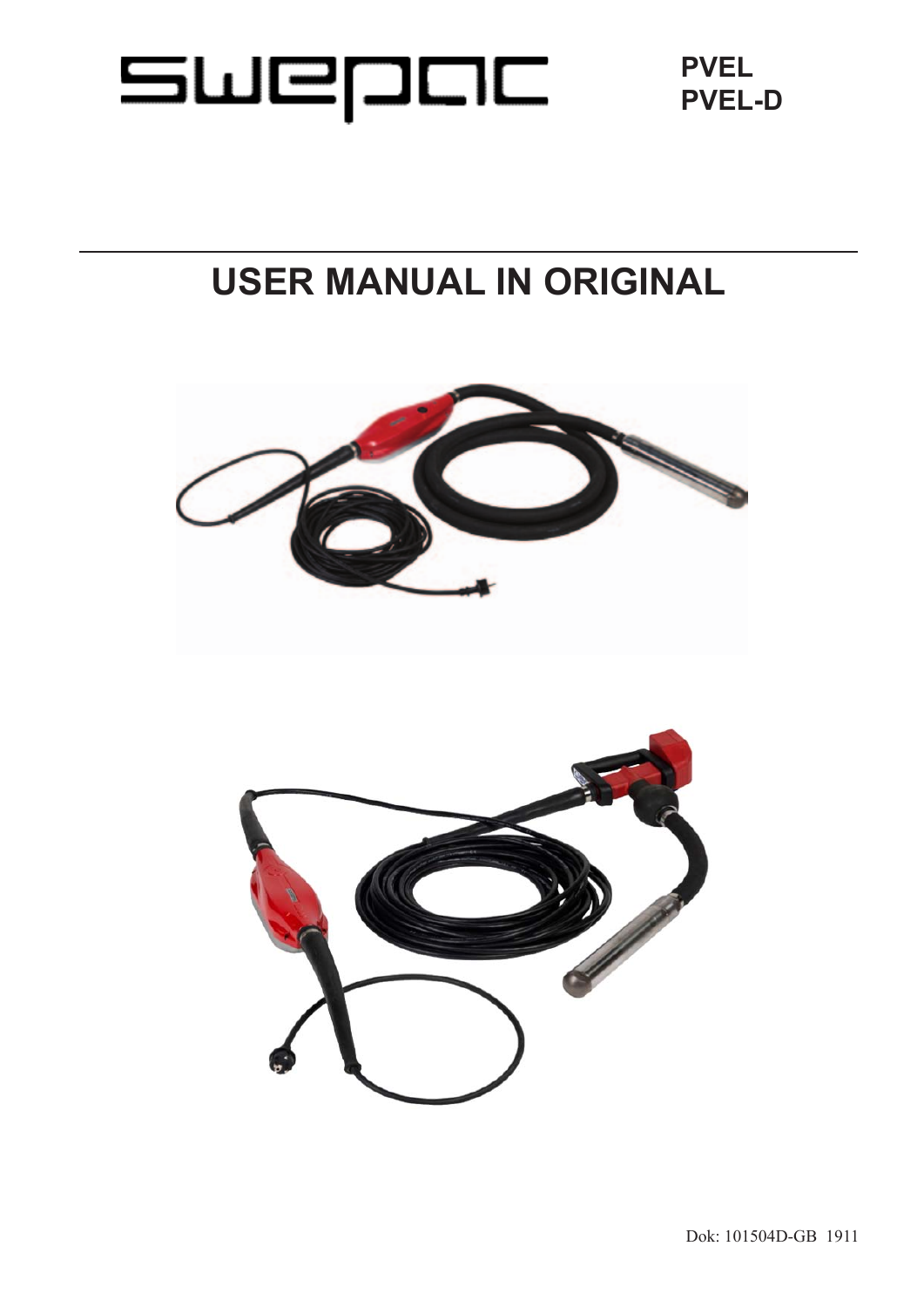# **CONTENTS**

| PREPARATIONS AND OPERATING     |
|--------------------------------|
| <b>CONVERTER CONNECTION TO</b> |
|                                |
|                                |
| REGULAR MAINTENANCE  11        |
|                                |
| ELECTRIC EQUIPMENT PVEL 13     |
|                                |
| EC-DECLARATION OF CONFORMITY15 |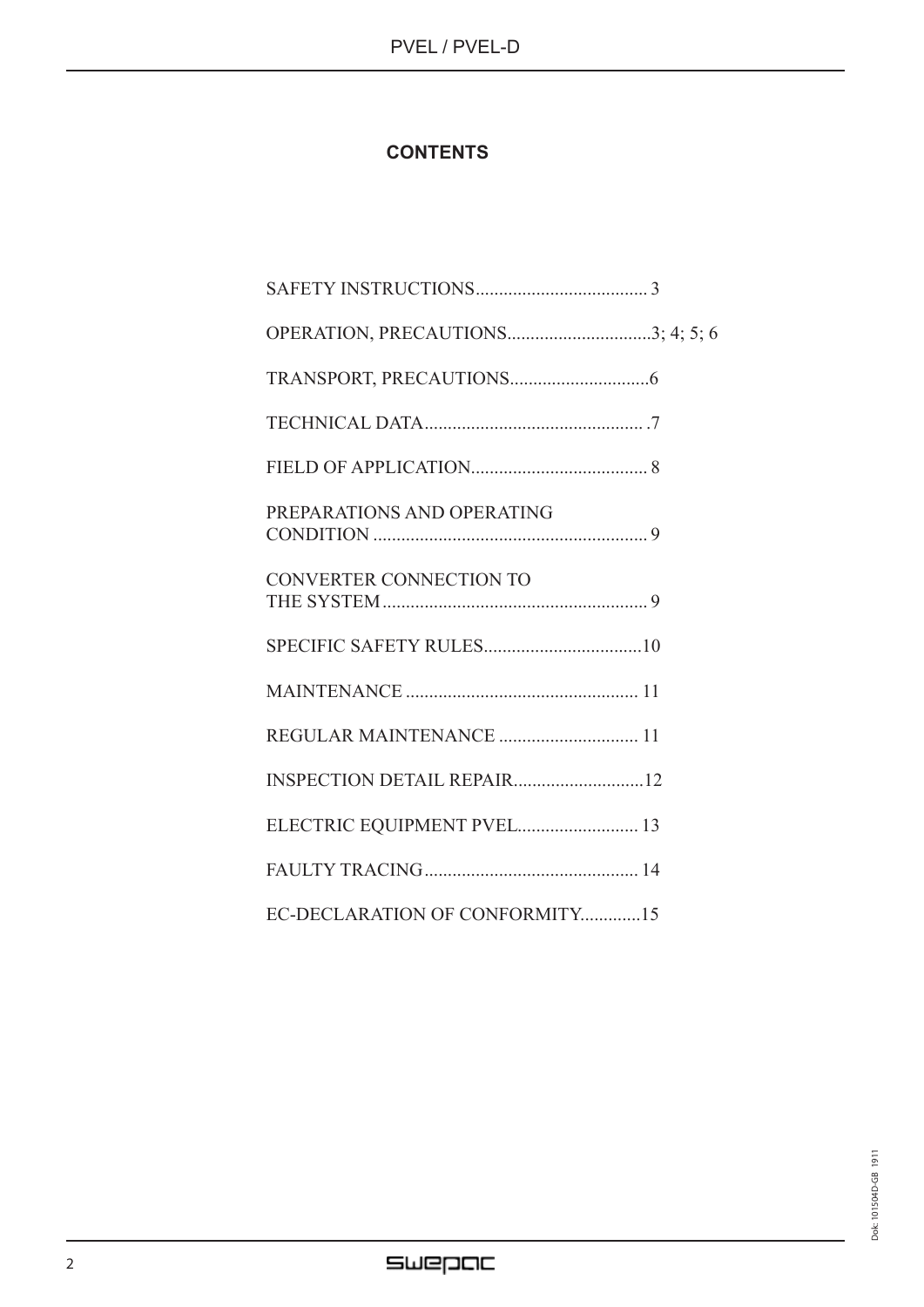# **SAFETY INSTRUCTIONS**

 To reduce the risk of serious injury or death to yourself or others read and understand the Safety and operating instruction before installing, operating, repairing, maintaining, or changing accessories on the machine.

 Post this Safety and operating instruction at work locations, provide copies to employees, and make sure that everyone reads the Safety and operating instruction before operating or servicing the machine.

 In addition, the operator or the operator's employer must assess the specific risks that maybe present as a result of each use of the machine.

 Additional instructionst for the engine can be found in the manufacturer's engine manual.

#### **Personal precautions and qualifications**

 *Only qualified and trained persons may operate or maintain the machine.They must be physically able to handle the bulk, weight, and power of the machine. Always use your common sense and good judgement.*

#### **Personal protective equipment**

 *Always use approved protective equipment. Operators and all other persons in the working area must wear protective equipment,i ncluding at a minimum:*

- Protective helmet
- Hearing protection
- Impact resistant eye protection with side protection
- Respiratory protection when appropriate
- Protective gloves
- Proper protective boots
- Appropriate work overall or similar clothing (not loose-fitting) that covers your arms and legs.

### **Drugs, alcohol or medication**

 *Drugs, alcohol or medication may impair your judgment and powers of concentration. Poor reactions and incorrect assessments can lead to severe accidents or death.*

 Never use the machine when you are tired or under the influence of drugs, alcohol or medication.

 No person who is under the influence of drugs,alcohol or medication may operate the machine.

# **OPERATION, PRECAUTIONS DANGER Explosion hazard**

 *If a warm machine or exhaust pipe comes into contact with explosives, an explosion couldoccur. During operating with certain materials, sparks and ignition can occur. Explosions will lead to severe injuries or death.* 

 Never operate the machine in any explosive environment.

 Never use the machine near flammable materials, fumes or dust.

 Make sure that there are no undetected sources of gas or explosives.

 Avoid contact with the warm exhaust pipe or the bottom of the machine.

#### **DANGER Fire hazard**

*If a fire starts in the machine, it can cause injury.*

 If possible use an ABE-class powder extinguisher, other wise usea BE-type carbon dioxide fire extinguisher.

#### **DANGER Fuel hazard**

 *The fuel is flammable and fuel fumes can explode when ignited, causing serious injury or death.*

 Protect your skin from contac twith the fuel.If fuel has penetratedtheskin,consult a qualified health professional.

 Never remove the filler cap,or fill the fueltank when the machine is hot.

 Fill thef ueltank outdoors or in aclean and well ventilated place, free from sparks and open flames. Fill the fuel tank at least ten meters (30 feet)from the place where the machine is to be used.

Release the filler cap slowly to let pressure escape.

Never over fill the fuel tank.

 Make sure the filler cap is screwed on when the machine is used.

 Avoid spilling fuel on the machine, wipe off any spilled fuel.

 Check regularly for fuel leaks. Never use the machine if it is leaking fuel.

 Never use the machine in the proximity of material that can generate sparks.Remove all hot or spark-generating devices before startingthe machine.

# SWEDOC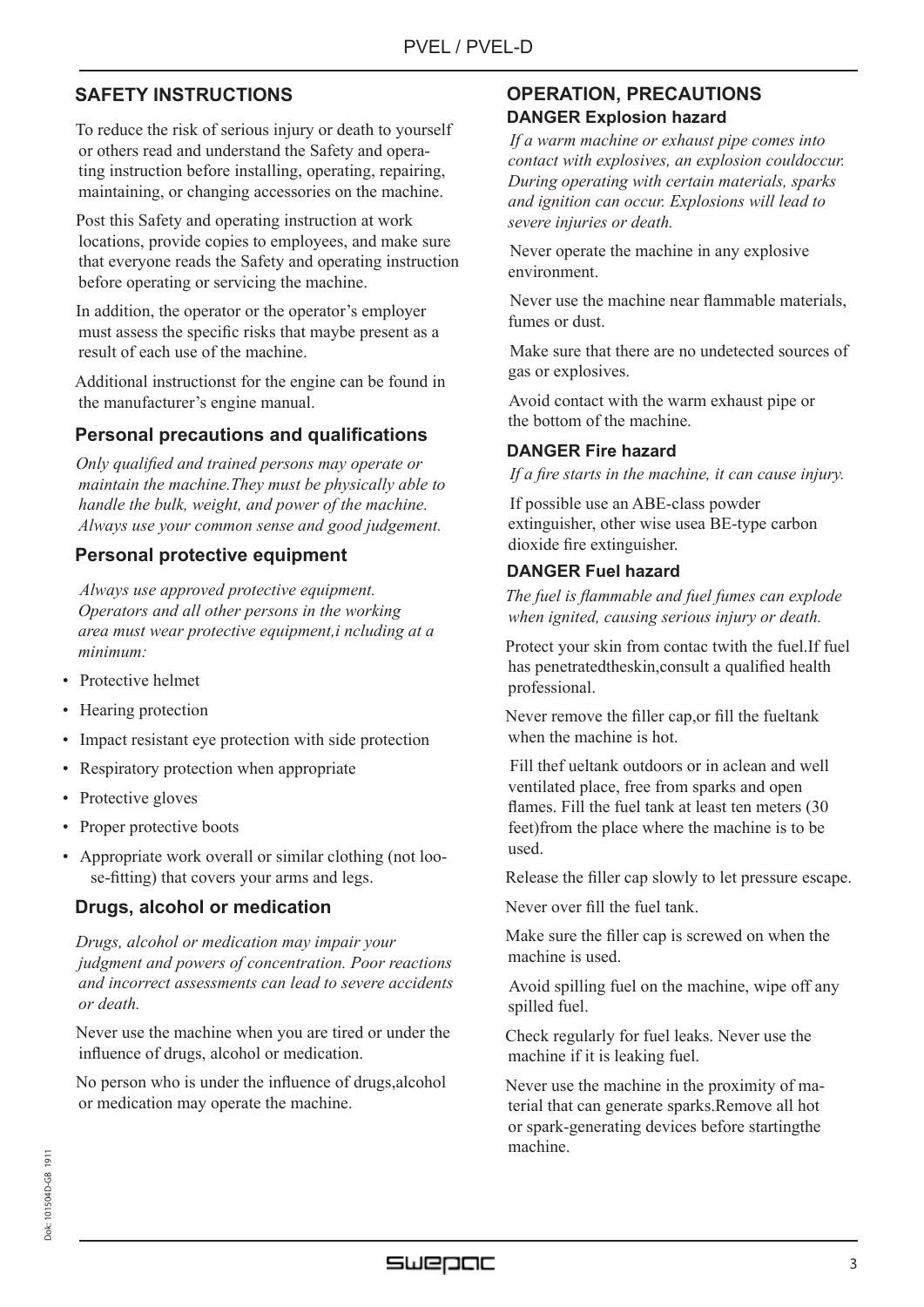Never smoke when filling the fuel tank or when working with the machine or servicing it.

 Only store fuel in a container that is specially constructed and approved for the purpose.

 Consumed fuel and oil containers must be taken care of and returned to the retailer.

Never use your fingers to check for fluid leaks.

#### **WARNING Unexpected movements**

 *The machine is exposed to heavy strains during operation.If the machine breaks or gets stuck, there maybe sudden and unexpected movemen that can cause injuries.*

 Always inspect the machine prior to use. Never use the machine if you suspect that it is damaged.

 Make sure that the handle is clean and free of grease and oil.

Keep your feet away from the machine.

Never sit on the machine.

Never strike or abuse the machine.

Pay attention and look at what you are doing.

#### **WARNING Dust and fume hazard**

 *Dusts and /or fumes generated or dispersed when using the machine may cause serious and permanent respiratory disease, illness, or other bodily injury (forexample, silicosis or other irreversible lung disease that can be fatal, cancer, birth defects, and /or skin inflammation). Some dusts and fumes created by compaction work contain substances known to cause respiratory disease, cancer, birth defects, or other reproductive harm.*

 *Dust and fumes in the air can be invisible to the naked eye, so do not rely on eye sight to determine if there is dust or fumes are the air. To reduce the risk of exposure to dust and fumes, do all of the following:*

 Perform site-specific risk assessment. The risk assessment should include dust and fumes created by the use of the machine and the potential for disturbing existing dust.

 Wear, maintain and correctly use respiratory protection as instructed by your employer and as required by occupational health and safety regulations. Ther espiratory protection must be effective for the type of substance at issue (and if applicable, approved by relevant governmental authority).

Work in a well ventilated area.

 If the machine has an exhaust, direct the exhaust so as to reduce disturbance of dustin a dust filled environment.

 Operate and maintain the machine as recommended in the operating and safety instructions.

 Wear washable or disposable protective clothes at the worksite, and shower and change in to clean clothes before leaving the work site to reduce exposure of dust and fumes to your self, other persons, cars, homes, and other areas.

 Avoid eating,drinking, and using tobacco products in areas where there is dust or fumes.

 Wash your hands and face thoroughly as soon as possible upon leaving the exposure area,and always before eating, drinking, using tobacco products,or making contact with other persons.

 Comply with all applicable laws and regultions, including occupational health and safety regulations.

 Participate in air monitoring, medical examination programs, and health and safety training programs provided by your employer or trade organizations and in accordance with occupational health and safety regulations and recommendations. Consult with physicians experienced in relevant occupational medicine.

 Work with your employer and trade organization to reduce dust and fume exposure at the work site and to reduce the risks. Effective health and safety programs, policies and procedures for protecting workers and others against harmful exposure to dust and fumes should be established and mplemented based on advice from health and safety experts. Consult with experts.

#### **DANGER Exhaust gas hazard**

 *The exhaust gas from the machine's combustion engine contains carbon monoxide which is poisonous, and chemicals which cause cancer, birth defects, or other reproductive harm. Inhalation of exhaust fumes can cause serious injury, illness, or death.*

Never inhale exhaust fumes.

 Ensure good ventilation (extraction of air by fan if necessary).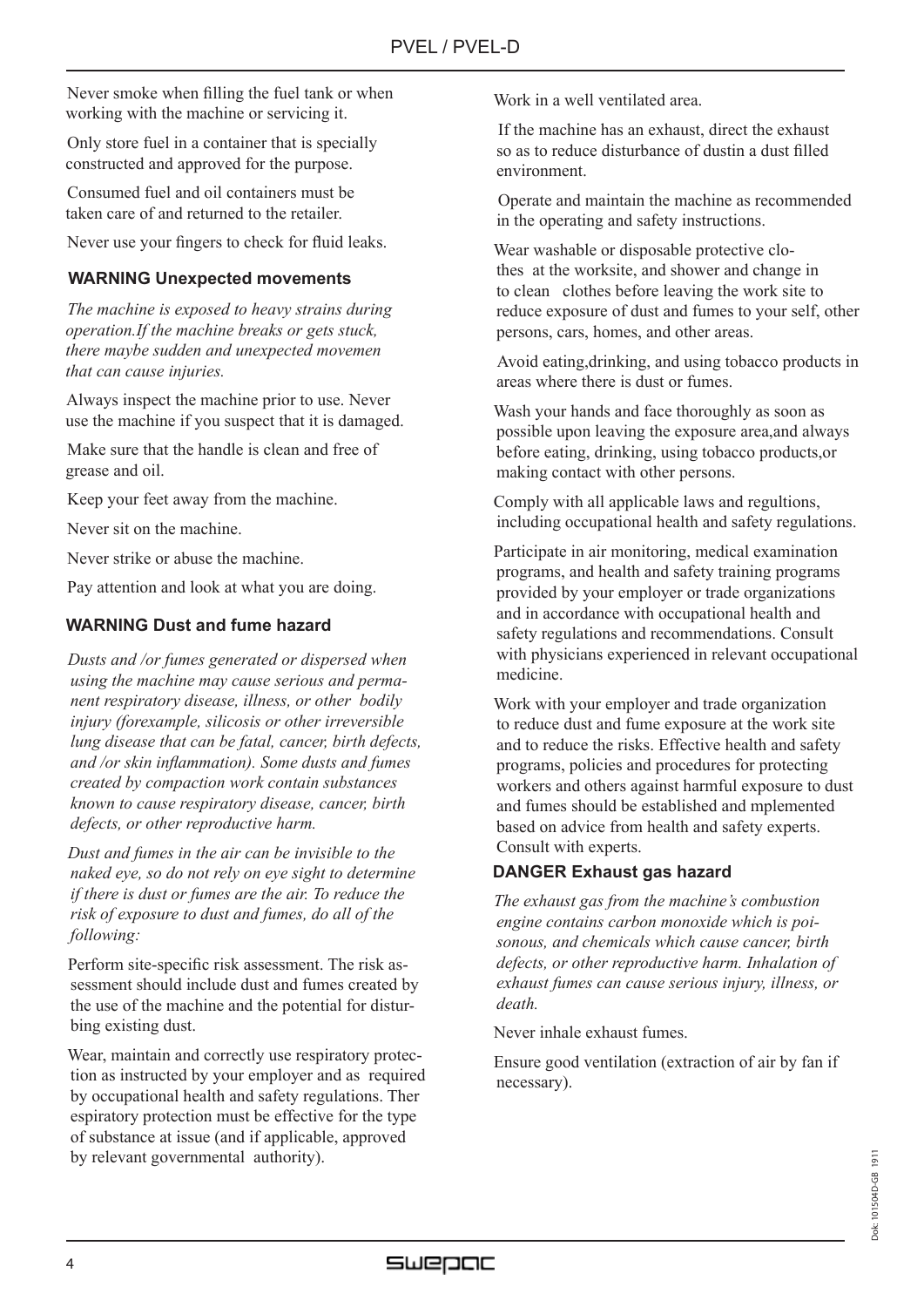#### **WARNING Projectiles**

 *Failure of the work piece, of accessories, or even of the machine itself may generate high velocity projectiles. During operating, splinters or other particles from the compacted material may become projectiles and cause personal injury by striking the operator or other persons.To reduce these risk:*

 Use approved personal protective equipment and safety helmet, including impact resistant eye protection with side protection.

 Make sure that no unauthorised persons trespass into the working zone.

Keep the work place free from foreign objects.

#### **WARNING Rotating blades hazards**

 *There is a risk of hands and feet getting caught by the rotating blades when the machine is running. This can cause personal injury.*

Never place your hands or feet inside the protection ring when the machine is running

#### **WARNING Motions hazards**

 *When using the machine to perform work-related activities, you may experience discomfort in the hands, arms, shoulders, neck, or other parts of the body.*

 Adopt a comfortable posture whilst maintaining secure footing and avoiding awkward off-balanced postures.

 Changing posture during extended tasks may help avoid discomfort and fatigue.

 In case of persistent or recurring symptoms, consult a qualified health professional.

#### **WARNING Vibrations hazards**

 *Normal and proper use of the machine exposes the operator to vibration.Regular and frequent exposure to vibration may cause, contribute to, or aggravate injury or disorders to the operator'sf ingers, hands, wrists, arms, shoulders and/or nerves and blood supply or other bodyparts, including debilitating and/or permanent injuries or disorders that may develop gradually over periods of weeks, months, or years.Such injuries or disorders may include damage to the blood circulatory system, damage to the nervous system, damage to joints, and possibly damage to other body structures.*

 *If numbness, persistent recurring discomfort, burning sensation, stiffness, throbbing, tingling, pain, clumsiness, weakened grip,whitening of the skin, or other symptoms occurat any time, when operating the machine or when not operating the machine, stop operating the machine, tell your employer and seek medical attention. Continued use of the machine after the occurrence of any such symptom may increase the risk of symptoms becoming more severe and /or permanent.* 

 *Operate and maintain the machine as recommended in these instructions, to prevent an unnecessary increase in vibration.*

 *The following may help to reduce exposure to vibration for the operator:*

If the machine has vibration absorbing handles, keep them in a central position, avoid pressing the handles into the end stops.

 When the percussion mechanism is activated, the only body contact with the machine yous hould have are your hands on the handle or handles. Avoid any other contact, for example supporting any part of the body against the machine or leaning onto the machine trying to increase the feed force.

 Make sure that the machine is well-maintained and not worn out.

 Immediately stop working if the machine suddenly starts to vibrate strongly. Before resuming the work, find and remove the cause of the increased vibrations.

 Participate in health surveillance or monitoring, medical exams and training programs offered by your employer and when required by law.

 When working in cold conditions wear warm clothing and keep hands warm and dry.

 *See the"Noise and vibration declaration statement"for the machine, including the declared vibration values. This information can be found at the end of these Safety and operating instructions.*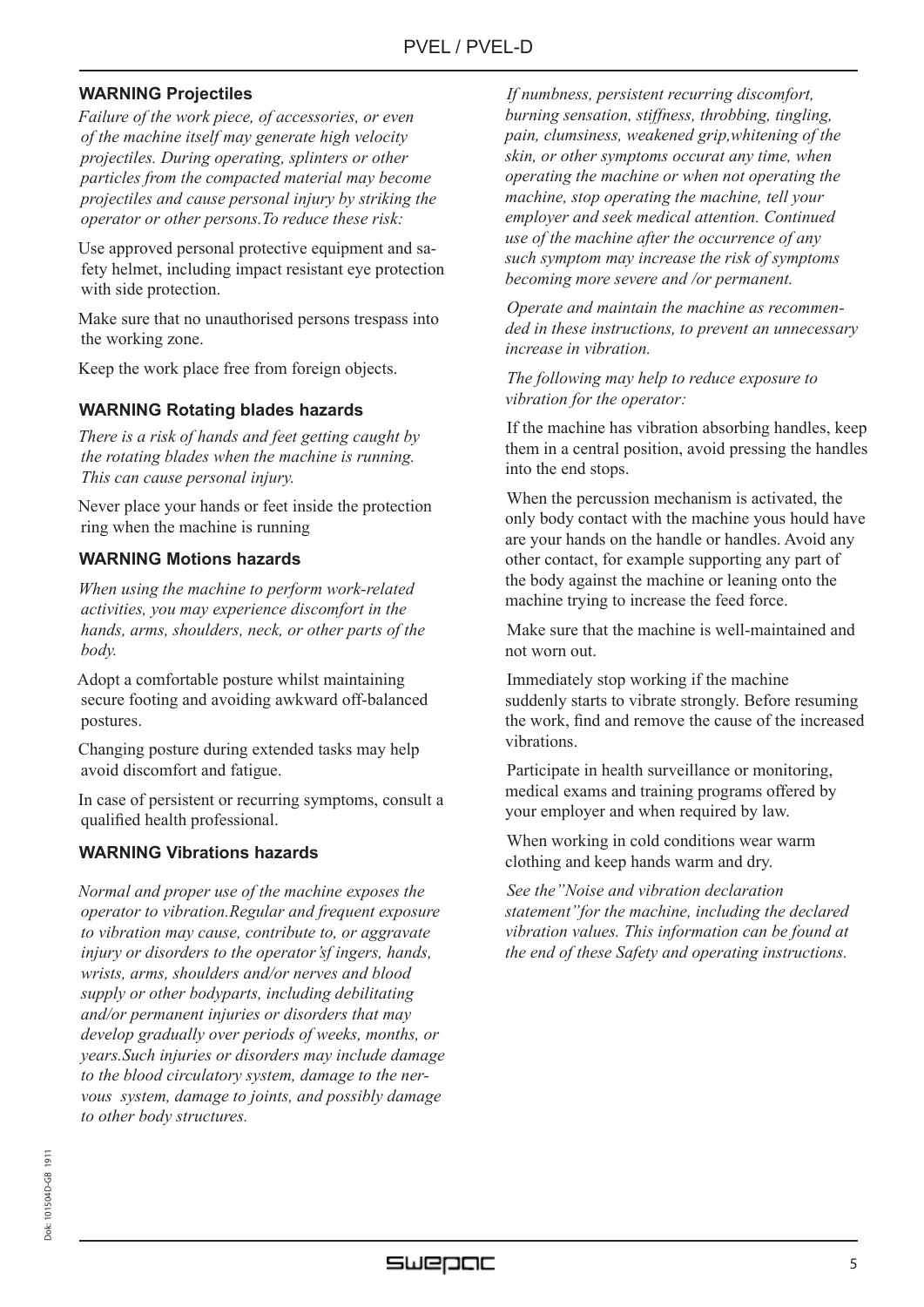#### **WARNING Trapping hazards**

 *There is a risk of neck ware, hair, gloves, and clothes getting dragged into or caught by rotating machineparts.This may cause choking, scalping, lacerations, or death.To reduce the risk:*

Never grab or touch a rotating machine part.

 Avoid wearing clothing, neck ware or gloves that may get caught.

Cover long hair with a hair net.

#### **DANGER Electrical hazard**

 *The machine is not electrically insulated. If the machine comes in to contact with electricity, serious injuries or death may result.* 

 Never operate the machine near any electric wire or other source of electricity.

 Make sure that there are no concealed wires or other sources of electricity in the working area.

#### **DANGER Concealed object hazard**

 *During operating, concealed wires and pipes constitute a danger that can result in serious injury.*

 Check the composition of the material before operating.

 Watch out for concealed cables and pipes for example electricity, telephone, water, gas, and sewage lines.

 If the machine seems to have hit a concealed object, switch off the machine immediately.

Make sure that there is no danger before continuing.

#### **WARNING Involuntary start**

 *Involuntary start of the machine may cause injury.*

 Keep your hands away from the start and stop device until you are ready to start the machine.

 Learn how the machine is switched off in the event of an emergency.

#### **WARNING Noise hazard**

 *High noise levels can cause permanent and disablinghearing loss and other problems such as tinnitus(ringing, buzzing, whistling, or humming in the ears).To reduce risks and prevent an unnecessary increase in noise levels:*

 Risk assessment of these hazards and implementation of appropriate controls is essential.

 Operate and maintain the machine as recommended in these instructions.

 If the machine has as ilencer, check that it is in place and in good working condition.

#### **TRANSPORT, PRECAUTIONS WARNING Loading and unloading hazard**

 *When the machine is lifted by a crane and similar appliance, this can lead to injury.*

Use marked lifting points.

 Make sure that all lifting devices are dimensionedfor the weight of the machine.

 Never remain under or in the immediate vicinity of the machine.

# **MAINTENANCE, PRECAUTIONS WARNING Unexpected start hazard**

 *During maintenance or when changing blades on the machine, there is a risk that the engine backfires or that the machine unexpectedly starts. This applies especially when the engine is hot and if the switch is in position ON.This can result in serious personal injury.* 

Always let the engine cool down.

Always turn the switch to position OFF.

Always take the cap off the spark plug.

#### **WARNING Unexpected start hazard**

 *Any machine modification may result in bodily injuries to yourself or others.*

 Never modify the machine. Modified machines are not covered by warranty or product liability.

 Always use original parts, insertion tools, and accessories.

Change damaged parts immediately.

Replace worn components in good time.

#### **CAUTION High temperature**

 *The machine's engine exhaust pipe, and bottom become hot during operation. Touching them can lead to burns.*

Never touch a hot machine.

Never touch the bottom of the machine when its hot.

 Wait until the engine, exhaust pipe, and bottom of the machine have cooled down before carrying out maintenance work.

### **STORAGE, PRECAUTIONS**

 Keep the machine in a safe place, out of the reach of children and locked up.

> 1911 Dok: 101504D-GB 1911 101504D-GB bok:

Always use hearing protection.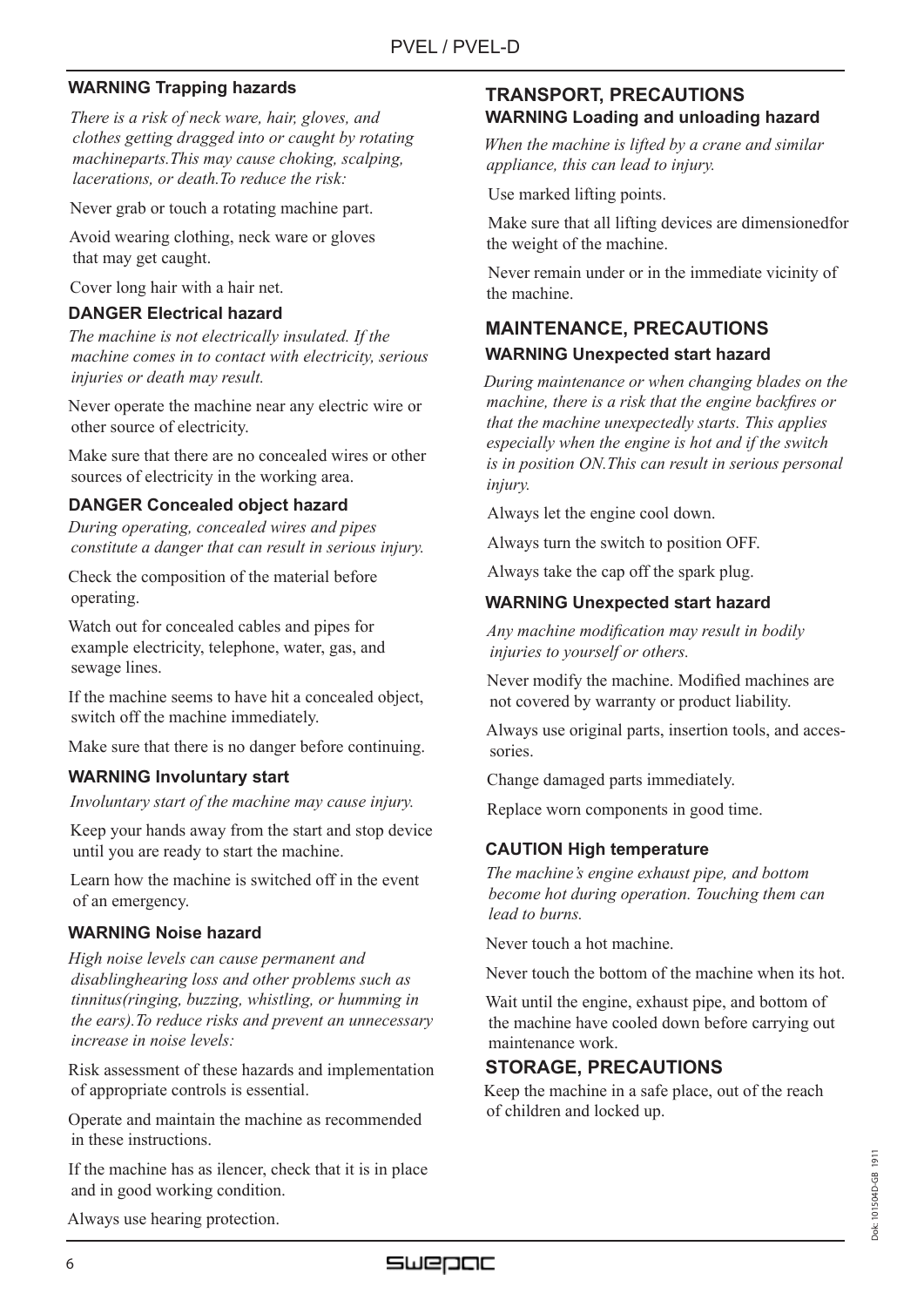# **TECHNICAL DATA**

# **HIGH FREQUENCY POKER WITH INTEGRATED CONVERTER**

# **Motor winding:**

| Built-in thermostatic protection on |                                                                |
|-------------------------------------|----------------------------------------------------------------|
|                                     | the motor windingPower off temperature approx. 150-160 degress |
|                                     |                                                                |

# **Converter, type:**

# **Cable lenght:**

# **Hose lenght:**

| Special lenght are available for both PVEL and PVEL-D |  |
|-------------------------------------------------------|--|

# **WEIGHTS:**

| <b>Modell</b>        | <b>Total weight</b><br>(Kg) |
|----------------------|-----------------------------|
| PVEL <sub>38</sub>   | 14                          |
| PVEL <sub>50</sub>   | 18                          |
| PVEL58               | 20                          |
| PVEL-D <sub>38</sub> | 11,5                        |
| PVEL-D 50            | 14,5                        |
| PVEL-D 58            | 16,5                        |

# **Protection functions of the converter**

- IP 67
- The electrical card is protected against mechanical shock.
- Internal protection against current leakage. Immediate shoutdown if leakage more than 20mA provides total protection during use.
- Protection against short circuit for all componenst included.
- (Additional protection against leakage on the cables, 10mA.)
- Protection against interruption of any phase to the electric motor.
- Protection against overheating of the converter box
- Electro-magnetic filter compatibility prevents electromagnetic interference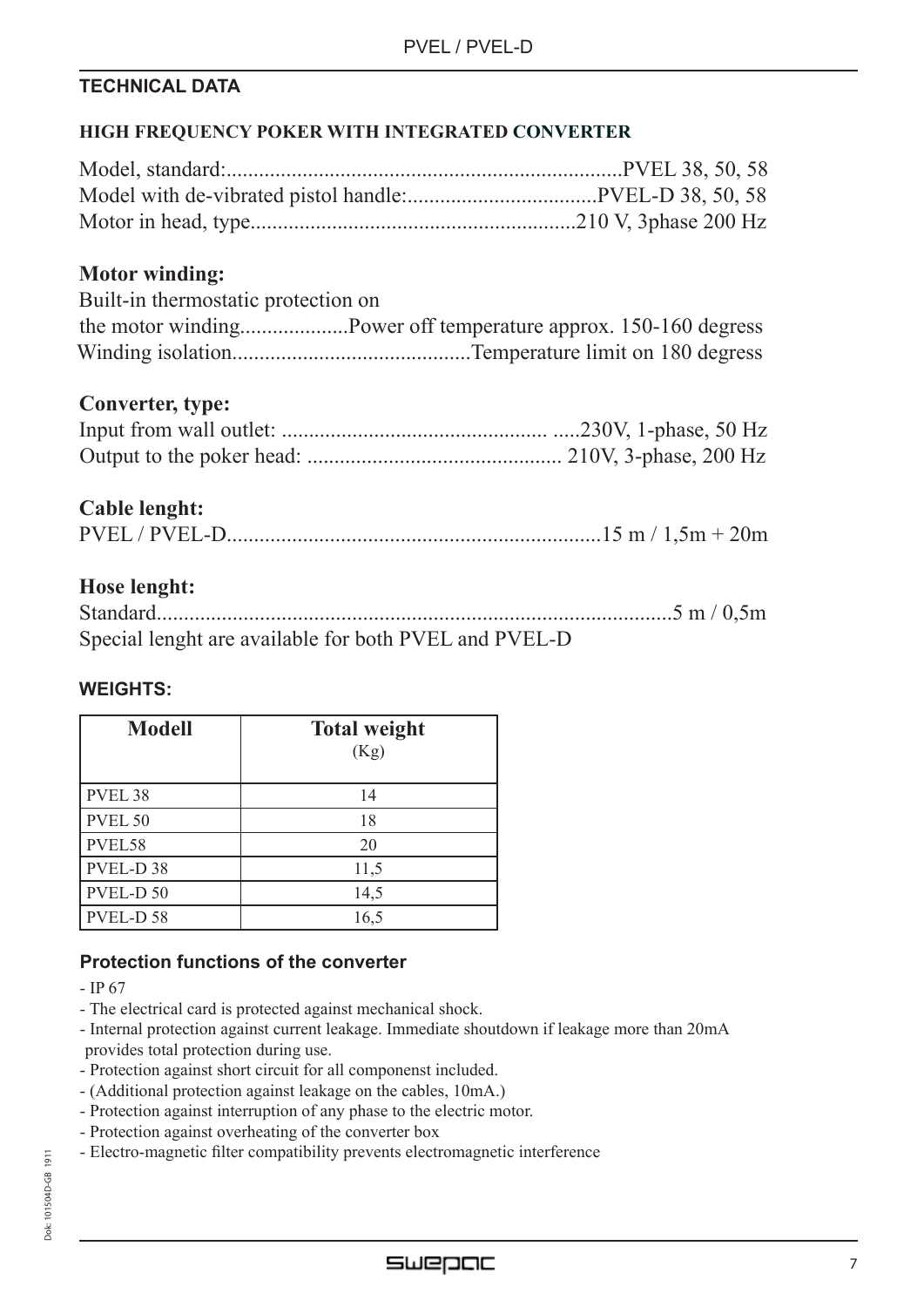# **FIELD OF APPLICATION AND USE OF CONCRETE VIBRATOR**

A prerequisite for the finished floor to meet the quality requirements is to properly treat the fresh concrete. During poker vibration, concrete is submitted to vibration which will force trapped air to the surface making concrete homogeneous.

It is recommended that the slab be always poker vibrated if the thickness exceeds 100 mm or if the slab is double reinforced. The next step is therefore to thoroughly compact concrete with a poker vibrator.

The poker size should be adapted to the density of reinforcement and concrete thickness. Care is required at rails, forms and stop ends. Introduce the vibrator vertically in the concrete mass without moving it horizontally. Do not transport concrete with a poker vibrator. This would increase the risk of over vibration.

Always start by leveling vibration. Make short pokes in order to level high spots. The concrete vibrator should be introduced into the mass at regular intervals. The interval should be from approximately 8 times the diameter of the poker. Duration of each insertion shall be inside 5-15 seconds. The time in vibrating the different layers should not be big to avoid cold joints. Do not push or force the vibrator into the mass, it could be stuck in the reinforcements.

Always remove the poker vertically with movements upwards and downwards so the concrete fills the empty space again. Do not switch off until you stop the vibration completely. Se speed of removing is approximately 8 cm per second.

The time is shorter for a fluid mass; a vibration in excess can produce segregation. It is considered the concrete to be well vibrated when the surface around the poker is shiny and compact and there is no more air bubbles, as well a change in the noise of the vibrator is produced. Keep a distance of 7 cm minimum from any walls or form works.

Choose the type of vibrator adequate to the dimensions of the structure to vibrate, the distance among the reinforcement and the slump cone. It is recommendable to have an additional concrete vibrator.

Before starting, check that the concrete vibrator is in good condition and it works correctly. Use the means of safety and protection.

Pour the concrete in the structure avoiding high heights. Try to pour leveled the concrete. The thickness of every layer should be less than 50 cm, The recommendation is between 30 and 50 cm.

In order to vibrate slabs, the poker has to be kept oblique so that the contact superficies with mass is bigger and the compacting effect is better.

**Do not keep the concrete vibrator out of the concrete during longer periods. Stop it during residence in the concrete vibration. The concrete slab is working as a cooler for the vibrator tub and if this not is respected, a break down will appear inside a shorter period with operating lost and unnecessary cost for the owner.**

Follow the maintenance instructions.

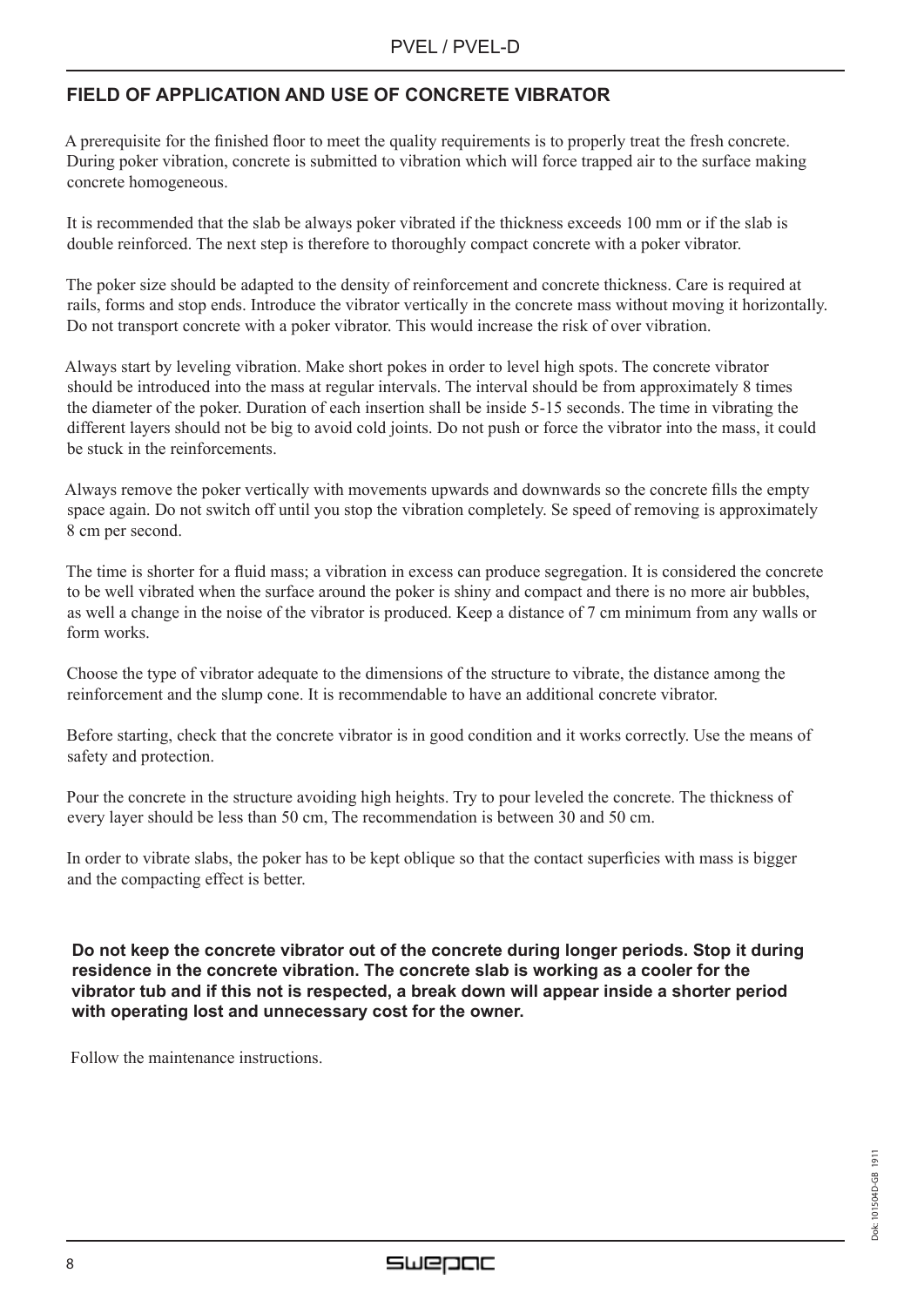# **PREPARATIONS AND OPERATING CONDITION**

For your own safety, as protection for others, and to avoid damage to the equipment, read carefully this manual and operating guidelines.

1. Do not operate power tools in explosive atmospheres, such as in the presence of flammable liquids, gases or dust.

2. Never carry or pull the tool by using the feed cable, and never for removing the outlet from the feed station.

- 3. Replace damaged feed cable immediately if a failure has been found.
- 4. Do not keep working the poker out of the concrete more than 5 minutes.
- 5. Do not stop the poker inside the concrete.
- 6. Change the wear parts to avoid damage to the internal parts. (Check wearing table for the poker)

# **CONVERTER CONNECTION TO THE SYSTEM**

Do n The model PVEL is connected to the main 230V / 50-60Hz (single phase)

Use a residual current device ("rcd") with a rated tripping current of 30mA for each converter. Rcd should be installed either at the distribution board which feeds the mains supply sockets or at the fixed main supply socket. Do not plug others electric tools to the rcd where is plugged the converter.

DISCONNECTING THE EQUIPMENT.

Stop the converter by disconnecting the proper switch, and finally remove the plug from the main. EARTH CONNECTION

To protect the user from an electrical shock, the converter should be correctly connected to earth.

The converters are equipped with three cables and their respective plugs. The adequate earth socket should be used to connect the converters. If the socket with earth is not available, an earth adapter should be used before connecting the plugs.

EXTENSION CABLES

Always use extension cables with earth wire and its respective plug with earth in the female and male plug. Do not use damaged or worn out cables.

Avoid heavy loads on cables.

To determine the transversal section, follow the following procedure:

#### **PROCEDURE TO DETERMINE THE NECESSARY TRANSVERSAL SECTION IN CABLE EXTENSION**

Do the following verifications and take the highest section of cable:

1. The ohmic resistance and inductive resistance of the cable with the permitted loss of voltage of 5%,

| cosphi=0.8 trough the frequency and voltage curve I.e. |  |
|--------------------------------------------------------|--|
|                                                        |  |
|                                                        |  |
|                                                        |  |

Entering the curve with the product: Intensity x Length= $10x150=1500$  Am We obtain a 2.5 mm2 section



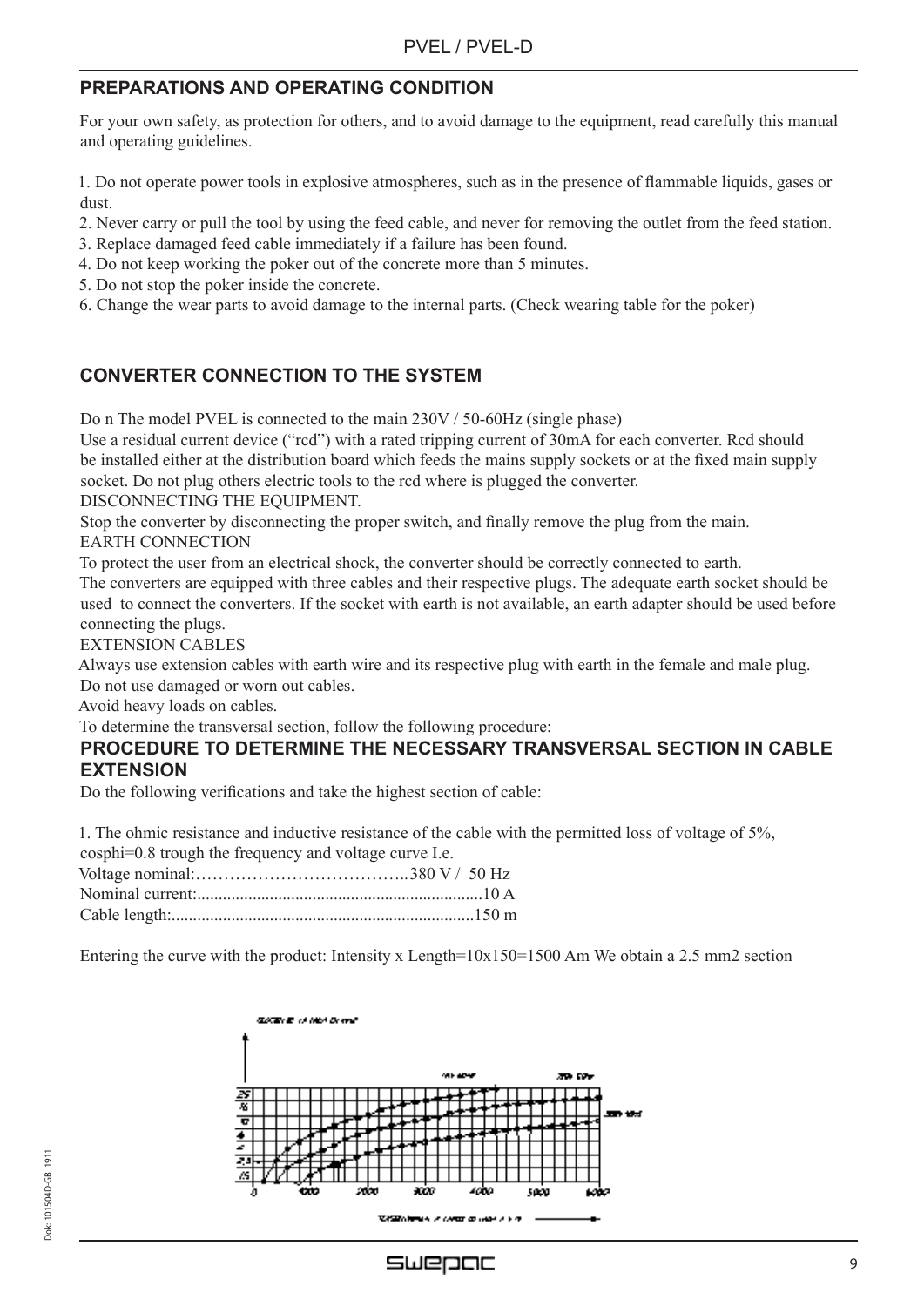2. The permitted heating of the cable according to VDE standard ( minimum transversal section table required).

I. e. For 10 A, according to table for 15 A or less, the section is of 1 mm.

Therefore, the section chosen is equal to 2.5 mm2, Always choose the highest transversal section of the two verifications.

| Line<br>mm <sup>2</sup> | <b>Maximum</b><br>A | <b>Max Fuse</b><br>A |
|-------------------------|---------------------|----------------------|
|                         | 15                  | 10                   |
| 1,5                     | 18                  | $10/3 - 16/1$        |
| 2,5                     | 26                  | 20                   |
| 4                       | 34                  | 25                   |
| 6                       | 44                  | 35                   |
| 10                      | 61                  | 50                   |
| 16                      | 82                  | 63                   |
| 25                      | 108                 | 80                   |

#### **SPECIFIC SAFETY RULES**

For your own safety, as protection for others, and to avoid damage to the motor, read carefully the following usage recommendations.

1. Firstly read the instruction of the converter where you are going to connect the vibrating pokers.

2. For the operation of the vibrating poker, make sure that operators have been instructed in the proper usage of the machine

3. The vibrating poker should only be used in the specific jobs for which it has been developed and under the instruction and safety recommendations of this manual.

- 4. Be sure that the parts of the poker are tight before starting working.
- 5. The vibrating poker plug should not be used to start or stop the equipment, use the switch.
- 6. Protect the electrical cable against heat, oil, or sharp edges.
- 7. Avoid the flattening of the cable by heavy machinery which could cause breakage
- 8. Check the electrical cable is with the proper section and it is in good condition
- 9. Avoid the vibrating pokers are working in contact with hard object during a long period.
- 10. Disconnect the vibrating poker from the converter before doing any operation.
- 11. Change the external wear parts to avoid damage to the internal parts.

12. Proper protective equipment SHOULD BE USED because the acoustic pressure of this machine is 79dB (ISO 6081) and acoustic power level is 85dB acc. to ISO 3744.

IN ADDITION, LOCAL COUNTRY ESTABLISHED ORDINANCES SHOULD BE RESPECTED.

| <b>Model</b> | <b>Model</b>         | <b>Effective value of</b><br>vibration in hose $(m/s2)$ | <b>Effective value of</b><br>vibration in hose $(m/s2)$ |
|--------------|----------------------|---------------------------------------------------------|---------------------------------------------------------|
| PVEL 38      | PVEL-D <sub>38</sub> | 1,40                                                    | 0,41                                                    |
| PVEL 50      | PVEL-D <sub>50</sub> | 1,80                                                    | 0,56                                                    |
| PVEL 58      | PVEL-D <sub>58</sub> | 2,30                                                    | 0,48                                                    |

#### **Hand/arm vibration hav according to ISO 5349 PVEL**  Measured 2m from the poker head.

**PVEL-D**

Measured on the pistol handle.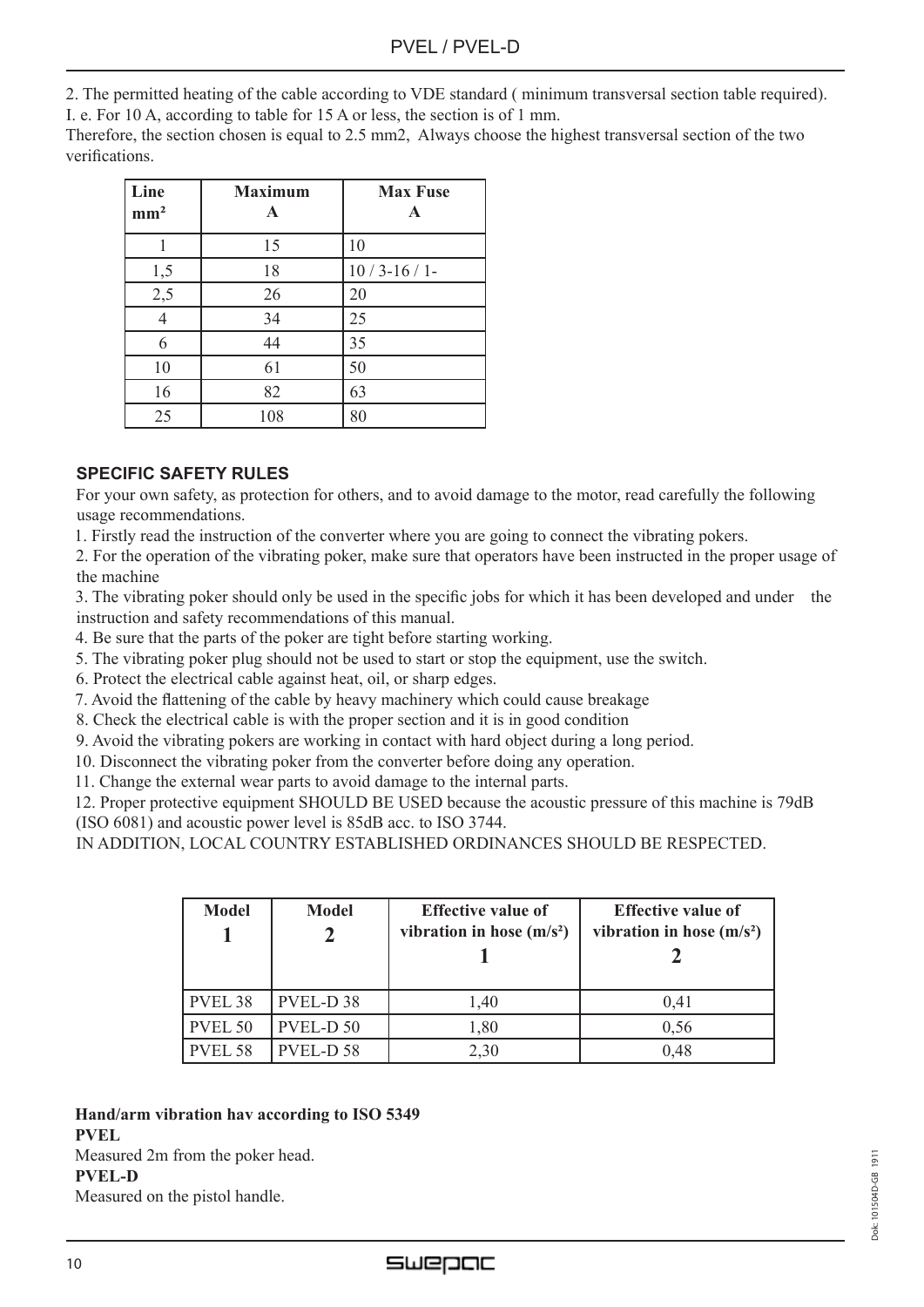Ensure that the parts of the rod are tightened and that electrical cables and other equipment are in good condition before starting work

When finishing the job or when taking a break, the operator should switch off, disconnect it from the electrical system, and place it in such a way that should not fall or tip in fresh concrete.

#### **MAINTENANCE**

When replacing parts with new, use only SWEPAC original parts.

Lubricating oil, rod bottle, syntetic oil.......................Klübersynth GH 6, or similar Volume........................................................................Tube cap volume for each diameter

### **REGULAR MAINTENANCE**

ACCEPTED WEAR FOR DIAMETERS AND LENGTHS OF THE POKERS.

| <b>MODEL</b>       | <b>DIAMETER</b><br>(mm) | <b>LENGHT</b><br>(mm) |  |  |
|--------------------|-------------------------|-----------------------|--|--|
| PVEL <sub>38</sub> | 36,5(38)                | 365 (370)             |  |  |
| <b>PVEL 50</b>     | 48 (50)                 | 360 (370)             |  |  |
| PVEL <sub>58</sub> | 56 (58)                 | 410 (420)             |  |  |

The dimensions in parentheses are the original diameters and the original lengths.

Change the hose when the minimum diameter is reached.

Change the tube tip when the minimum length is reached.

1. Every 12 months or 500 hours of working a lubrication of the bearings of the vibrating pokers is recommended depending of the use. An expert should dismantle the vibrating poker. Clean with solvent the bearings and check it. Fill the hole in the cap with the recommended oil. When you assemble, place the sealant in all the threads. It is important that all the parts are tightened (600 to 800 Nm of torque) to avoid the water does not penetrate in the head. Finally, apply two weld spots to secure the parts do not loosen.

2. Always you change the switch be sure the bolts of the switch box are tighten and the box is watertight.

3. After maintenance jobs all the parts must be assembled correctly.

4. Every 12 month or more frequently, depending on the use, it is recommended an inspection be done by an authorized dealer.

5.Check the wear of the poker controlling the outside diameter and length of the poker. Replace the housing or cap when the diameter or length in the least point is less than the specified in the table according to the model.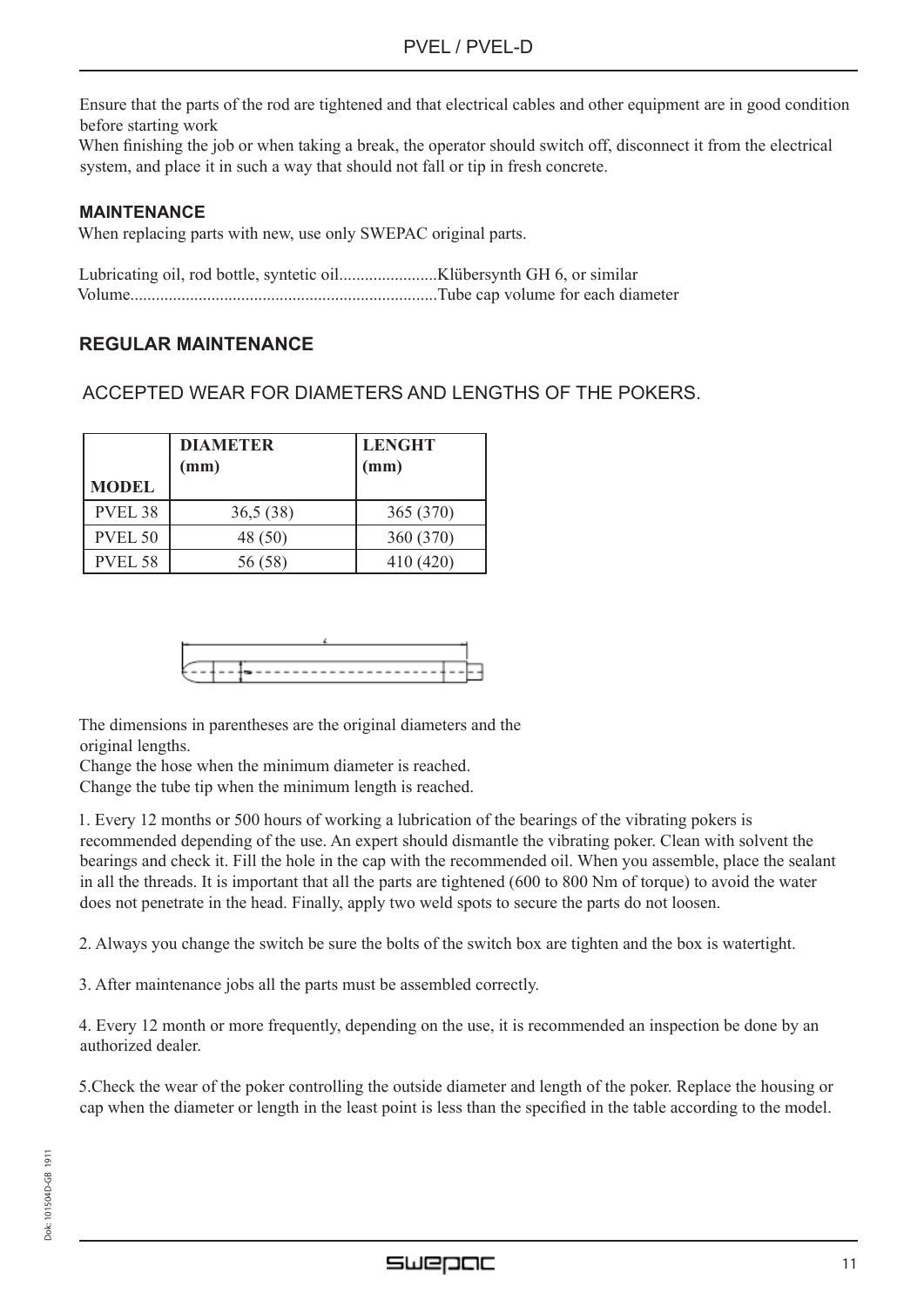# **INSPECTION DETAIL REPAIR**

1. Inspection current conpsumtion rod motor Amp.

| Rod<br>(diameter) | Amp.<br>obelastad |
|-------------------|-------------------|
| 38                | 1,3               |
| 50                | 1,5               |
| 58                |                   |
|                   |                   |

2. Kontroll motstånd i motorlindning Ohm

| Rod<br>(diameter) | <b>Resistance</b><br>(Ohms) |
|-------------------|-----------------------------|
| 38                | 28                          |
| 50                | 10,6                        |
| 58                | 8,8                         |
|                   | 2.6                         |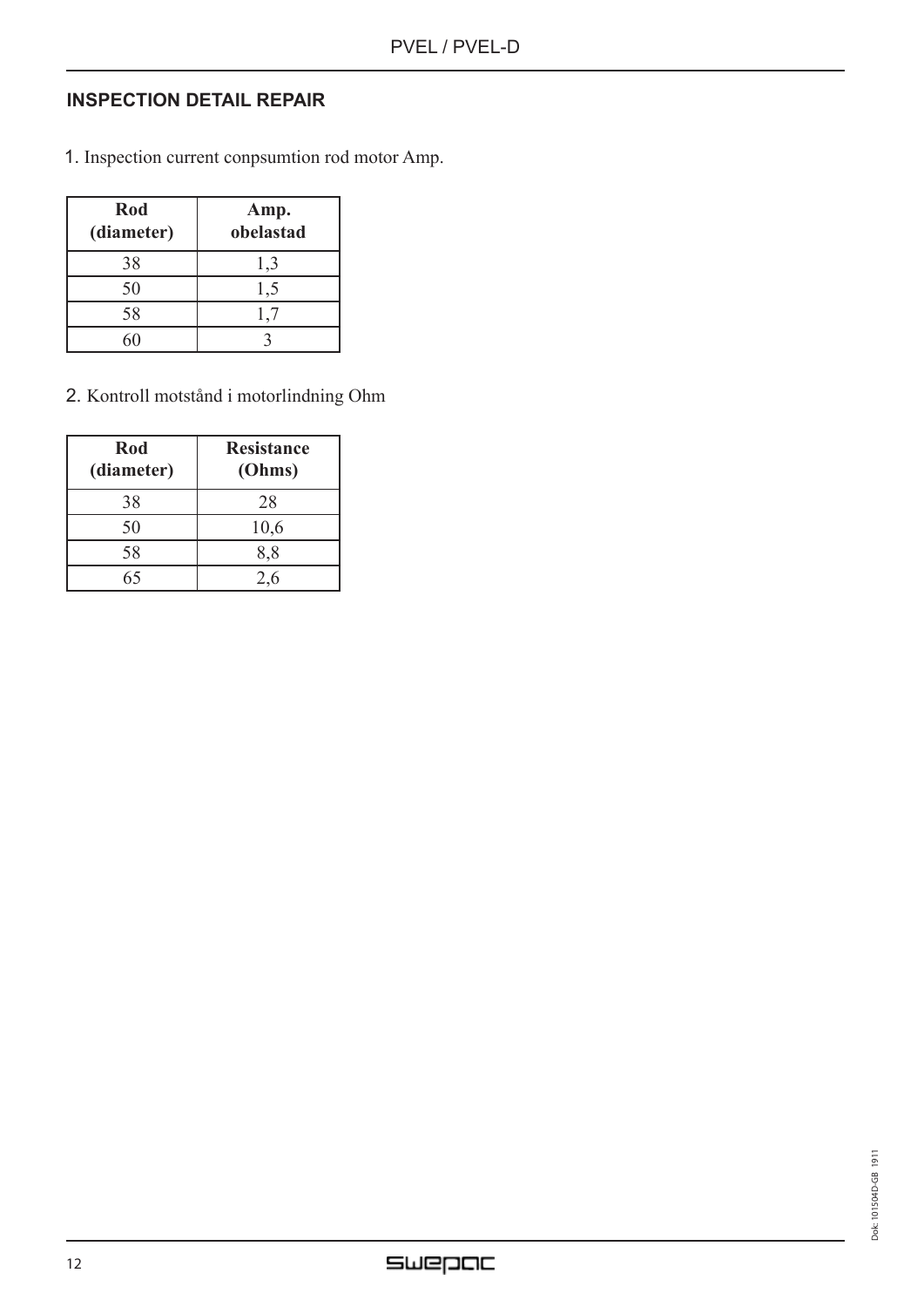# **ELECTRIC EQUIPMENT PVEL**

ELECTRIC WIRINGS AND ELECTRICCOMPONENTS

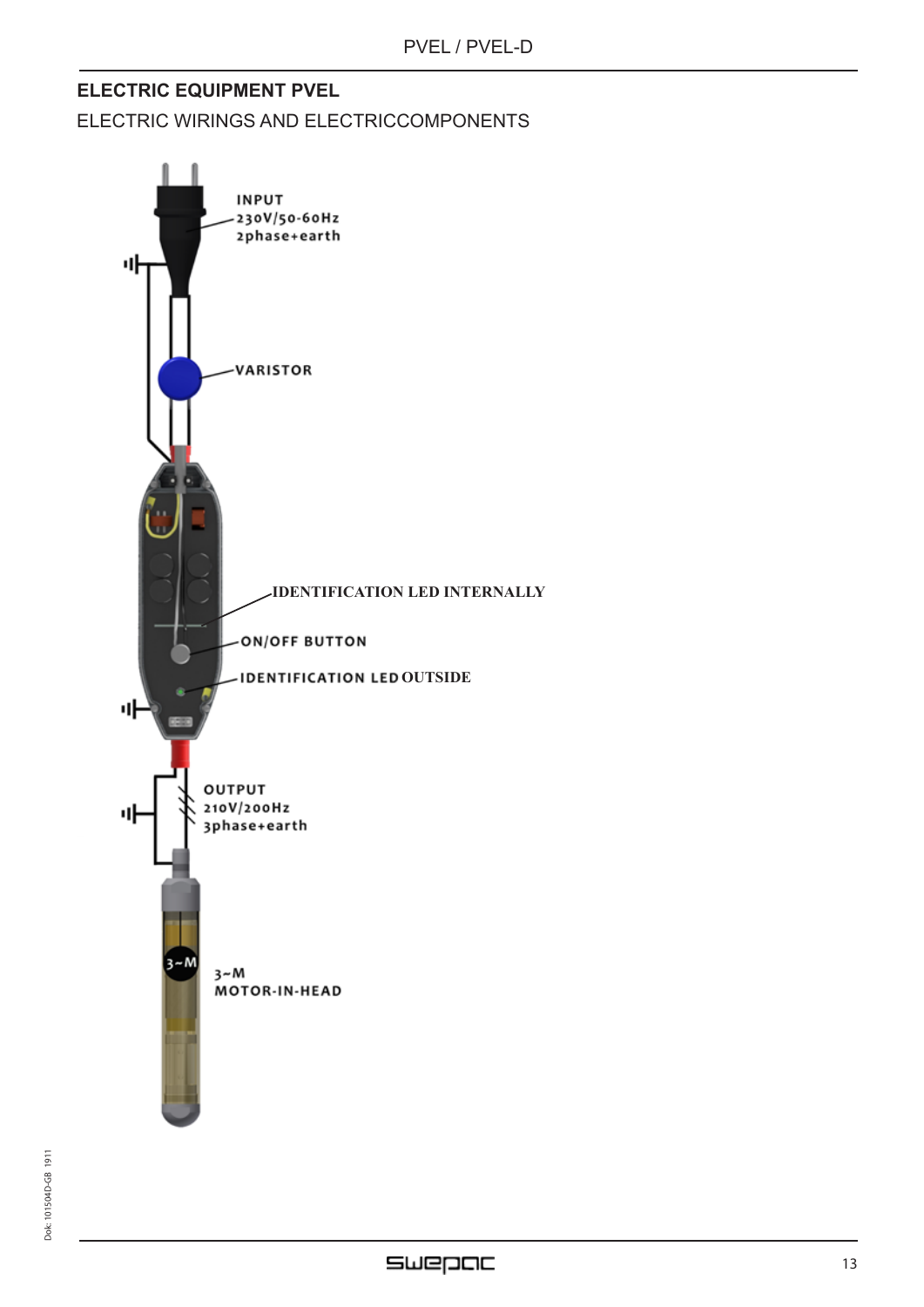# **TROUBLESHOOTING OUTSIDE:**

| <b>LED</b>            | <b>INFORMATION</b>                 |
|-----------------------|------------------------------------|
| <b>Green flashing</b> | It is connected, waiting to start  |
| <b>Green</b>          | <b>Normal working</b>              |
| <b>Red</b>            | <b>Overcurrent / Short-circuit</b> |
| <b>Yellow</b>         | Lekeage current                    |
| <b>Red flashing</b>   | Fail of a phase                    |

# **TROUBLESHOOTING INTERNALLY:**

| <b>PROBLEM</b>                    | <b>CAUSE / SOLUTION</b>                                                                                  |
|-----------------------------------|----------------------------------------------------------------------------------------------------------|
| Not working,<br>green led (1) OFF | See if it has power<br>Check cord<br>Check plug<br>Converter burnt                                       |
| Red led $(2)$ ON                  | Stator poker burnt<br>Converter burnt                                                                    |
| Yellow led (3) ON                 | Earth leakage current (check poker, connections)<br>Water inside converter or poker                      |
| Red blue (4) ON                   | Lack of phase in poker (3 phase motor)                                                                   |
| Led $(2+3+4)$ ON                  | Over temperature. (check converter's cleanness and remove stacked<br>concrete and any unnecessary cover) |

## **OTHER:**

| The poker is noisier                                    | Bearings are not in good conditions.                                                                                                          |
|---------------------------------------------------------|-----------------------------------------------------------------------------------------------------------------------------------------------|
| The vibrating poker works<br>correctly but it overheats | Check the poker is not working out of concrete.<br>Verify the input voltage of the converter.<br>Bearings in bad conditions or without grease |

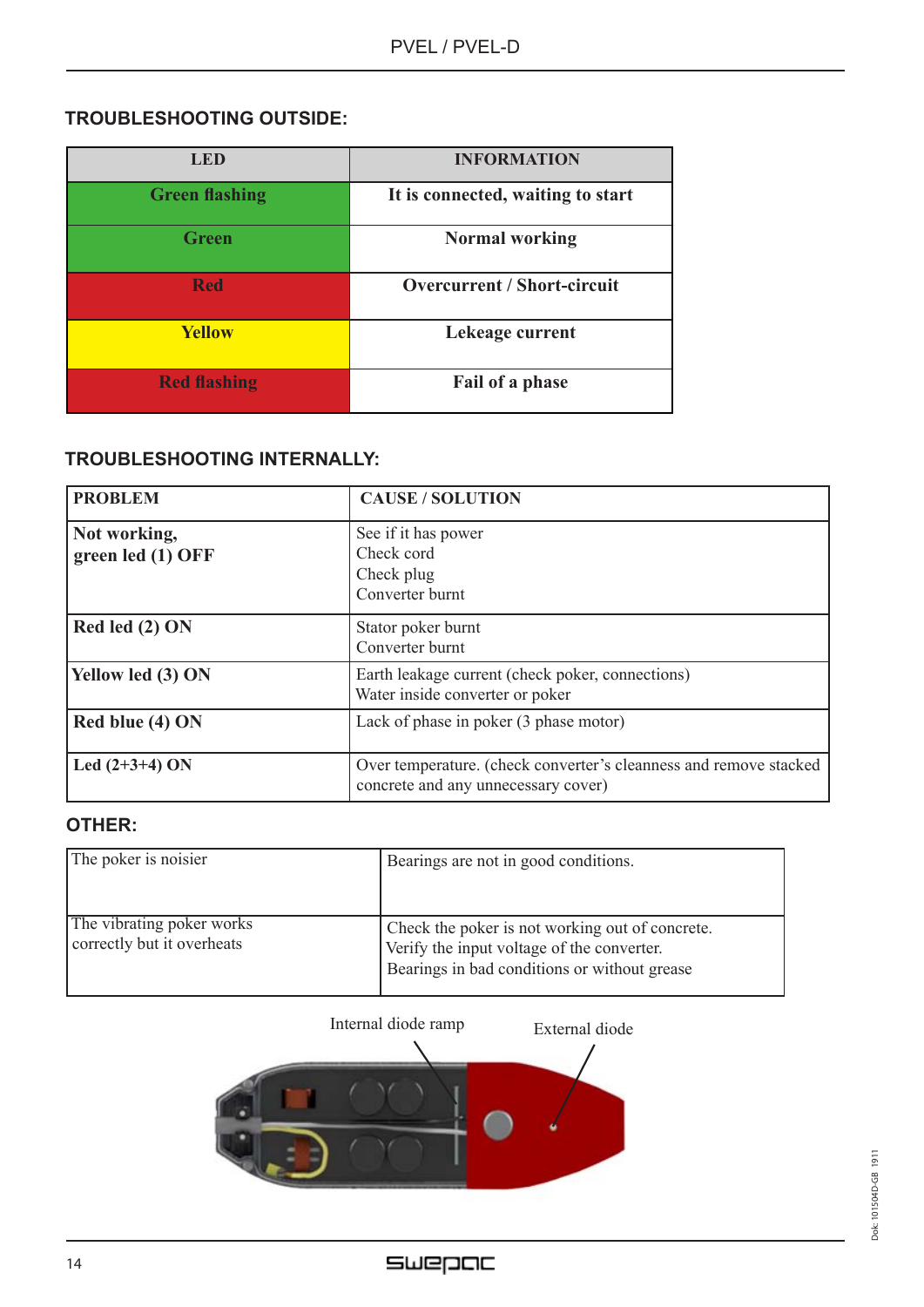# SWEPDE

# **EC-declaration of conformity**

**Manufacturer**

**Swepac AB Blockvägen 3 34132 Ljungby**

1. Category: PokerVibrator

2. Type: PVEL / PVEL-D

The product complies with the following directives:

2006 / 42 / EG

2000 / 14 /EG

2004 / 108 / EG

EN 500-1

EN 500-4

EN 12649:2008+A1:2011

ISO 11201

ISO 5349-2:2001

Technical documentation held by:

Swepac AB, Blockvägen 3 SE-34132 Ljungby Hans Holmlund / Product Manager